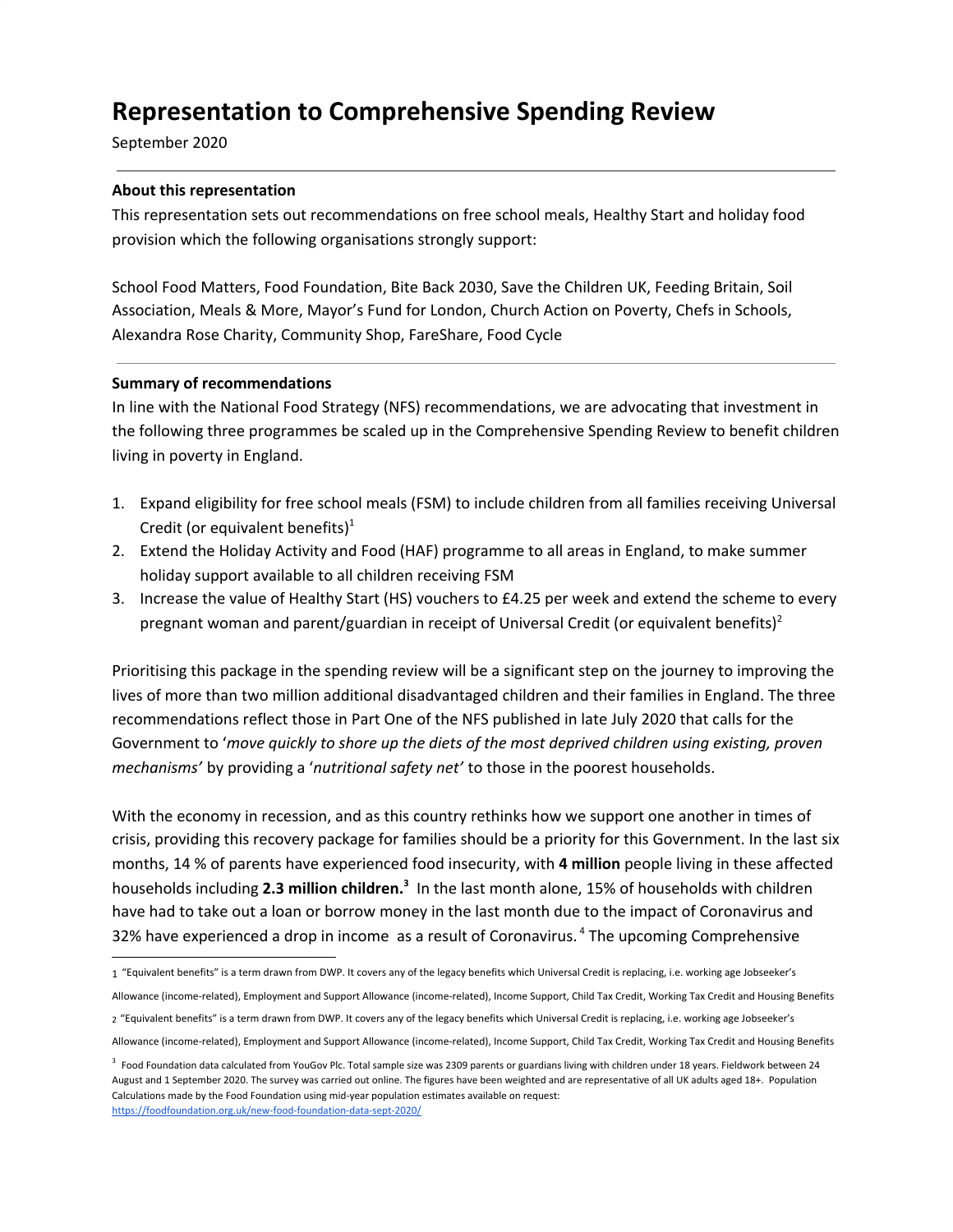Spending Review is an opportunity for the Government to show it fully grasps the scope of this crisis and is willing to act.

## **Targeting spending on these three programmes has three important advantages:**

1. Speed. Each recommendation expands an existing government programme so that, with additional funding, Government can move quickly to respond to the acute level of need, made worse by Covid-19, and to shore up the diets of our nation's most disadvantaged children.

2. Efficiency. These programmes are highly targeted, enabling the Government to efficiently reach those most in need at a time when wider pressures on public finances are high.

3. Alignment with wider Government objectives. Support of the three programmes strongly aligns with the Government's levelling-up agenda and work to tackle obesity, the Government's manifesto commitment to spend £1billion on childcare support, and the Government's work to help the country recover from Covid-19.

The three programmes would simultaneously help to tackle the challenges of food insecurity, childhood obesity, and inequalities in educational attainment. They would help to ease the strains on the wider welfare system and have knock-on benefits that support the long-term health and resilience of the population.

Alone these programmes will not guarantee the full improvement in the quality of children's diets which is desperately needed, but they form a critical part of the policy package needed.

Recommendation #1 - Expand eligibility for free school meals to include every child (up to the age of **16) from a household where the parent or guardian is in receipt of Universal Credit (or equivalent benefits).**

We believe that one of greatest levelling-up tools at the Government's disposal is the provision of free school meals (FSM), as it provides vital financial support for low-income families, along with the important health and educational benefits for the children that receive them.

Registering for FSM can save a family around £400 a year per child<sup>5</sup>, which represents a substantial proportion of a struggling family's income. The entitlement to FSM can often be worth significantly more to struggling families than just the direct meal value itself, as the programme can act as a 'passport' to other support for families such as help with the cost of school uniform, trips or music lessons, or discounted access to leisure facilities. Beyond the financial benefits, we know that eating a healthy school meal can improve children's concentration during afternoon lessons, with positive knock-on effects on classroom behaviour.<sup>6</sup> Research has also shown that ensuring disadvantaged children have

<sup>&</sup>lt;sup>4</sup> Food Foundation data calculated from YouGov Plc. Total sample size was 2309 parents or guardians living with children under 18 years. Fieldwork between 24 August and 1 September 2020. The survey was carried out online. The figures have been weighted and are representative of all UK adults aged 18+. Population Calculations made by the Food Foundation using mid-year population estimates available on request: <https://foodfoundation.org.uk/new-food-foundation-data-sept-2020/>

<sup>&</sup>lt;sup>5</sup> <https://www.childrenssociety.org.uk/what-we-do/resources-and-publications/transitions-into-adulthood-report>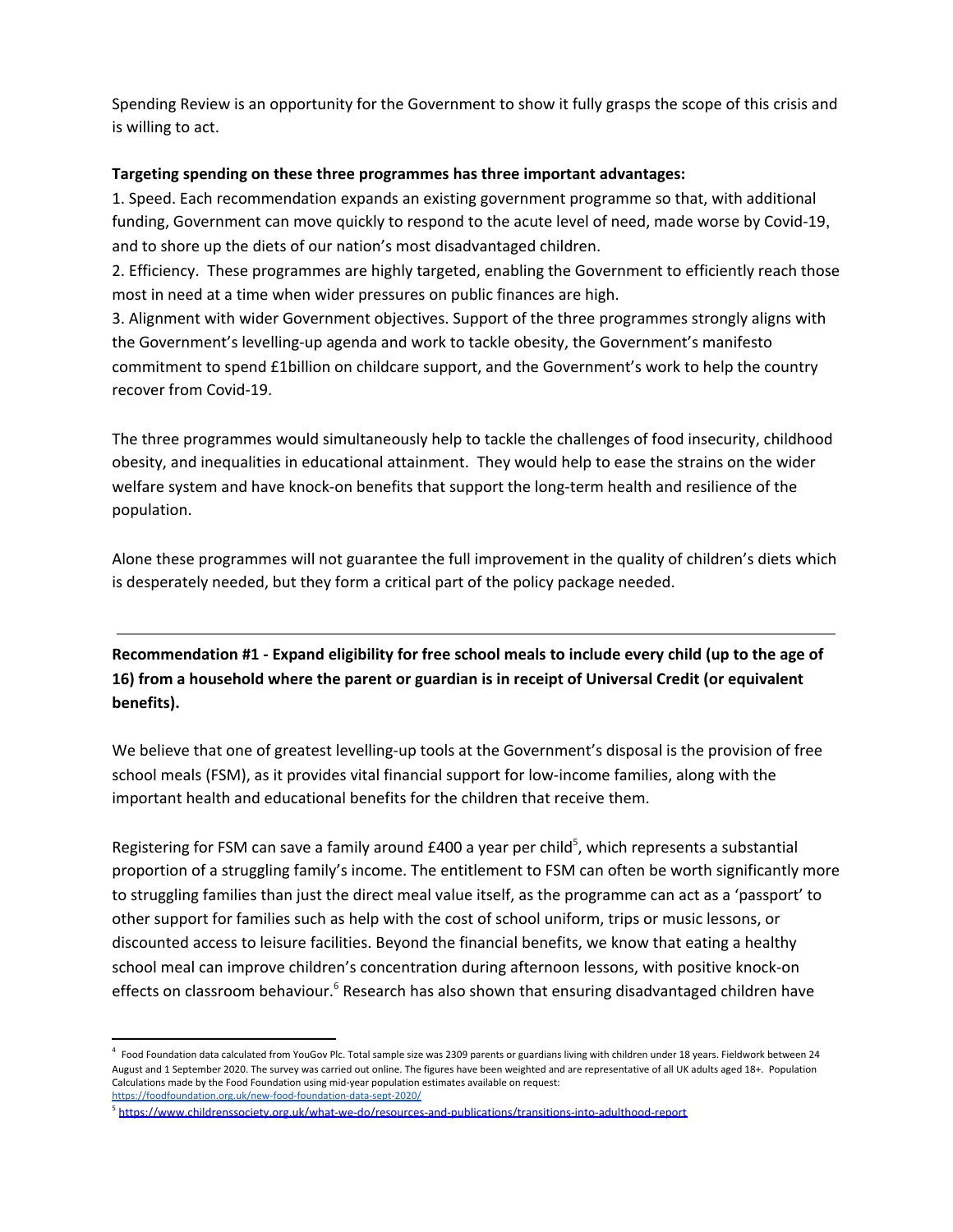access to nutritious school meals can help them develop healthy eating habits, with the potential to decrease health inequalities later in life<sup>7</sup>.

However, under the current FSM eligibility criteria, not all children from families in poverty or in receipt of Universal Credit are entitled to FSM, as only children from households with an annual income of £7,400 or less are eligible. We wholeheartedly agree with the assessment made in the National Food Strategy<sup>8</sup>, that this threshold is much too low, especially when many of the families on Universal Credit, who currently do not qualify for free school meals, fall well below the Government's own threshold for poverty.

The Covid-19 crisis has made the nation reevaluate what is important. Ensuring children are healthy, happy and able to learn has become paramount once again and we believe now is the time to act. Under the NFS proposal, an estimated 1.5 million additional students aged 7-16 years would benefit from FSM, taking the total number of children to 2.6 million. This is estimated to cost an additional £670 million a year.

We believe expanding the FSM policy to more children also provides an opportunity to put in place a comprehensive monitoring system to demonstrate that money spent truly delivers quality meals for children that meet the Government's school food standards - as a minimum. Holding schools and caterers to account for the nutritional quality of school food will drive up standards and ensure funding has the desired impact on children's health and attainment.

We are aware that such an expansion of FSM may require the Government to support some schools in increasing their kitchen/dining capacity. To give schools and caterers appropriate planning and preparation, we propose the roll-out commences at the start of Easter term 2021 so that a qualifying mechanism can be put in place in line with the 2021/22 fiscal year.

We are also calling for the permanent extension of eligibility of FSM to children from low-income households with no recourse to public funds (NRPF), and undocumented children. We estimate that at least 175,000 children in the UK are in families whose immigration status means they have no recourse to public funds.<sup>9</sup> This means that affected children and families are prevented from accessing in-work and out-of-work benefits such as child benefit, tax credits, Universal Credit, income-related Employment and Support Allowance, income support, local welfare assistance schemes, housing benefit and social housing. Prior to the pandemic, children affected by NRPF from low-income families could not access FSM.

<sup>&</sup>lt;sup>6</sup> See for example: Berlot, M., James, J. (2009) Healthy School Meals and Educational Outcomes Institute for Economic and Social Research Working Paper; School Meals Review Panel (2005) Turning the tables: transforming school food

 $^7$  School Food Trust (2007) School lunch and behaviour: systematic observation of classroom behaviour following a school dining room intervention; School Food Trust (2009) School lunch and learning behaviour in primary schools: an intervention study; School Food Trust (2009) School lunch and learning behaviour in secondary schools: an intervention study

<sup>&</sup>lt;sup>8</sup>[https://www.nationalfoodstrategy.org/wp-content/uploads/2020/08/8\\_NFS\\_Report\\_RecommedationsInFull.pdf](https://www.nationalfoodstrategy.org/wp-content/uploads/2020/08/8_NFS_Report_RecommedationsInFull.pdf)

<sup>&</sup>lt;sup>9</sup> These estimations are based on Migration Observatory Data provided to The Children's Society and relate to the NRPF condition being applied to applicants' Leave to Remain. This estimate does not include children who are undocumented.

[https://migrationobservatory.ox.ac.uk/press/a-million-children-in-the-uk-dont-have-british-or-irish-citizenship-and-175000-live-in-families-expected-to-have-no-rec](https://migrationobservatory.ox.ac.uk/press/a-million-children-in-the-uk-dont-have-british-or-irish-citizenship-and-175000-live-in-families-expected-to-have-no-recourse-to-public-funds/) [ourse-to-public-funds/](https://migrationobservatory.ox.ac.uk/press/a-million-children-in-the-uk-dont-have-british-or-irish-citizenship-and-175000-live-in-families-expected-to-have-no-recourse-to-public-funds/)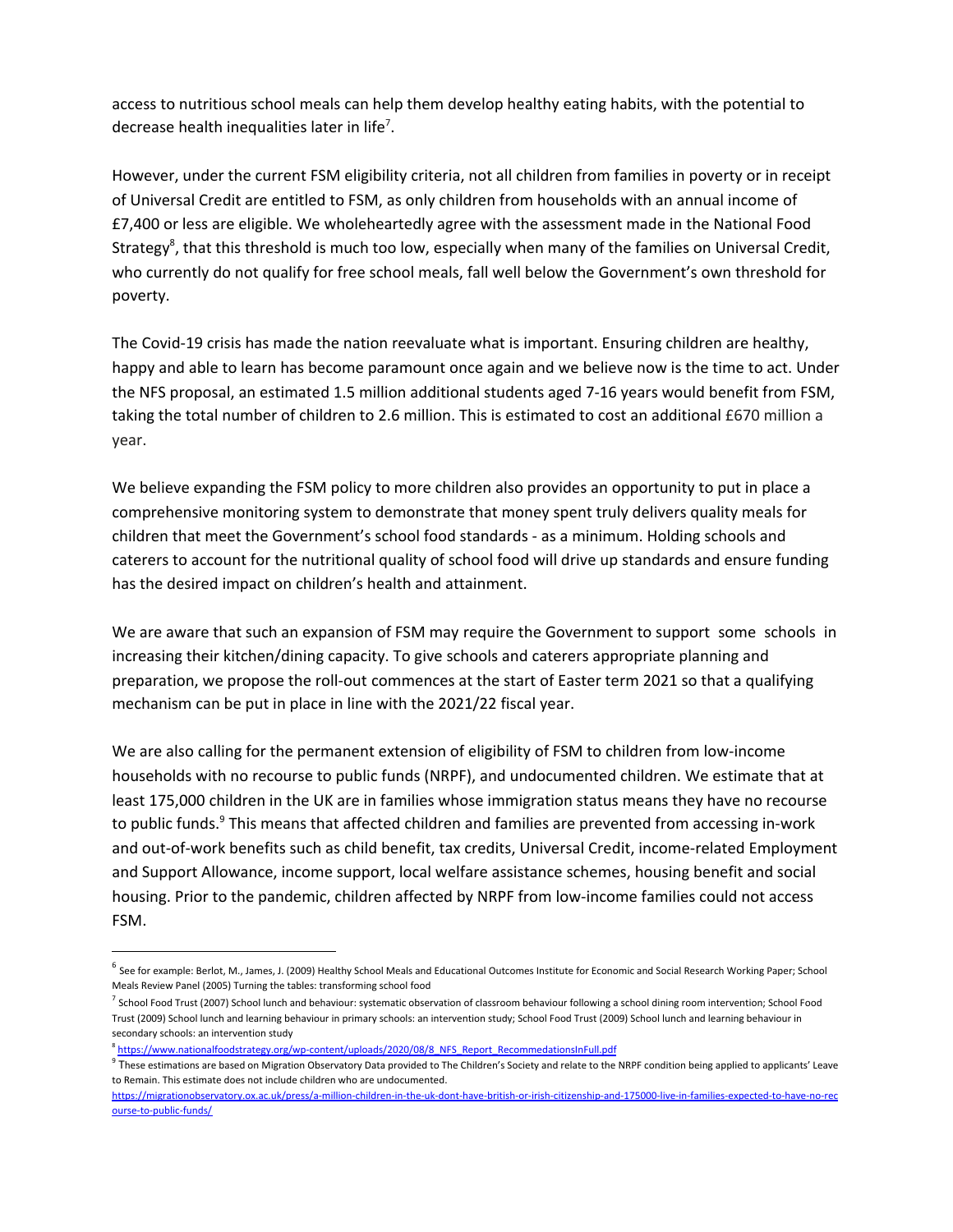We believe no child should be denied FSM because of their parents' immigration status, and we are greatly concerned that many children from households with no recourse to public funds (NRPF) are more likely to live in deep poverty throughout their childhood. We also know the NRPF condition disproportionately impacts black and minority ethnic children, trapping them in poverty and curtailing their futures.

In April 2020 the Government gave these children temporary access to free school meals during the Coronavirus pandemic.<sup>10</sup> This was welcomed by teachers and campaigners as statistics showed between April to June 2020 there were 5,665 applications to have the NRPF condition lifted<sup>11</sup>, which is more than the combined previous 18 months. This extension recognised that the exclusion of families with NRPF from the welfare system meant that they are especially vulnerable to crises and at a greatly increased risk of extreme poverty.

While much effort is being made to ensure children do not fall behind, without access to free school meals many children in NRPF families will face having to make up for half a year of lost learning on empty stomachs, at a time when they may still be struggling to cope with the economic, mental and emotional aftershocks of lockdown.

Finally, expanding the FSM policy must be *in addition* to Universal Infant Free School Meals (UIFSM). This policy must be retained as a vitally important mechanism for ensuring that our youngest children get the best possible nutrition, and are introduced to healthy eating habits, during their first years at school.

# **Recommendation #2 - Extend the Holiday Activity and Food Programme to all areas in England, so that summer holiday support is available to all children in receipt of free school meals.**

The reason for this recommendation is simple; hunger does not recognise school term dates. We know that 1.4 million children in England are currently eligible for FSM, while 3 million children are estimated to be at risk of hunger during the summer holidays. In its current form, the Holiday Activity and Food (HAF) programme only reaches an estimated 50,000 children across 17 local authorities – around 4% of children eligible for FSM. 12

With the roll-out of HAF in its initial phase following the 2018-2019 pilot years, we believe reforms are required to achieve the scale needed to reach all children entitled to FSM.<sup>13</sup> We see this as part of a

10

[https://www.gov.uk/Government/publications/covid-19-free-school-meals-guidance/guidance-for-the-temporary-extension-of-free-school-me](https://www.gov.uk/government/publications/covid-19-free-school-meals-guidance/guidance-for-the-temporary-extension-of-free-school-meals-eligibility-to-nrpf-groups) [als-eligibility-to-nrpf-groups](https://www.gov.uk/government/publications/covid-19-free-school-meals-guidance/guidance-for-the-temporary-extension-of-free-school-meals-eligibility-to-nrpf-groups) 11

https://assets.publishing.service.gov.uk/Government/uploads/system/uploads/attachment\_data/file/904641/No\_Recourse\_to\_Public\_Funds NRPF - Applications to change conditions of leave Q2 2020.pdf

<sup>12</sup> https://www.gov.uk/government/news/thousands-of-children-to-benefit-from-free-meals-and-activities

<sup>&</sup>lt;sup>13</sup> Including children from NRPF households.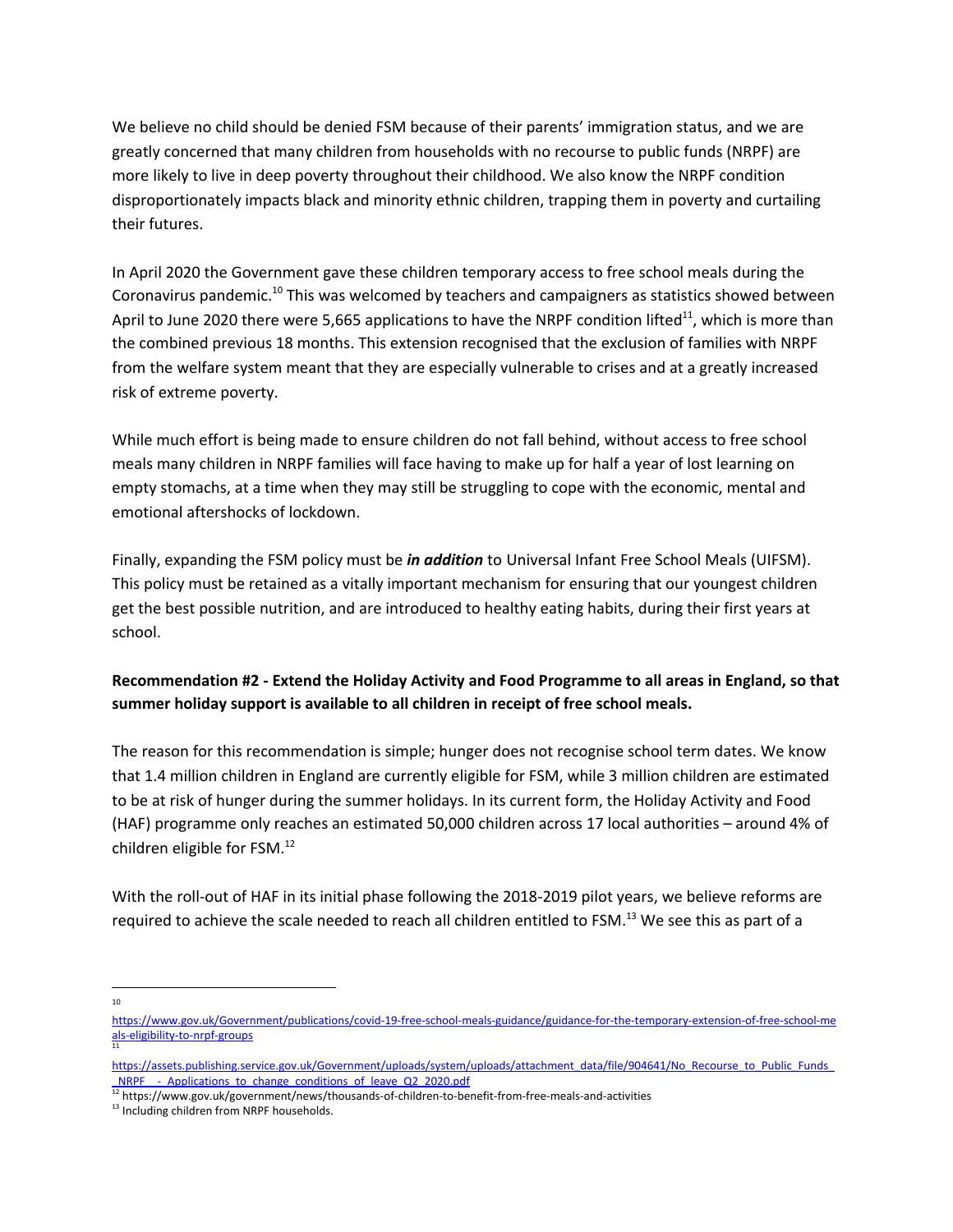longer-term goal of national coverage and all-year-around holiday provision for all children eligible for FSM.

We believe the most effective delivery model would be to distribute resources via local authorities (LAs). This mechanism would allow for food and nutrition to be prioritised, while allowing local flexibility for tailored provision and wrap-around care, sustained through partnerships with schools, caterers, NGOs and others. A recent example of a similar funding distribution model is the Emergency Assistance Grant for Food and Essential Supplies made available to local authorities by Defra in July 2020.

Based on this delivery model, investment of £200 million in HAF through the CSR would allow for an additional two million children eligible for FSM to receive summer holiday provision by summer 2021.<sup>14</sup> Of course, the extension of the programme would require the development of proportionate monitoring and evaluation processes, connected to an intelligent system of accountability, to ensure allocated funding achieves its desired impacts and delivers maximum value for money.

**Recommendation #3 - Increase the value of Healthy Start vouchers to £4.25 per week and expand the scheme to every pregnant woman and to all households with children under four where a parent or guardian is in receipt of Universal Credit or equivalent benefits.**

The Healthy Start scheme is designed to support low-income pregnant women and households with children under the age of four to buy fruit, vegetables, milk and infant formula. The value of the voucher has not changed since 2009, despite the rise in inflation, with a current value of £3.10 per child per week (and double that for babies up to 12 months).

This recommendation by the NFS would bring the Healthy Start scheme in line with Scotland's Best Start scheme with the benefits estimated to flow to an additional 290,000 pregnant women and children under the age of four, bringing the total number of beneficiaries to 540,000. This is estimated to cost an additional £110 million a year, with a supporting communications campaign costing £5 million. This investment in England is also likely to influence the expansion of the programme in Wales and Northern Ireland.

If Government improves and expands this scheme , we believe it will incentivise retailers to also add value to the scheme, with a greater diversity of retailers moving to accept the vouchers, and the value and impact of the vouchers being increased through additional offers of healthy food options provided to voucher-holders. We have already seen Iceland step up with its offer of free frozen vegetables to families using Healthy Start vouchers.

<sup>&</sup>lt;sup>14</sup> Calculations based on a set of assumptions that slightly diverge from the NFS based on discussions with civil society (BiteBack 2030, Sustain, Mayor's Fund for London, School Food Matters). Calculations use a lower daily cost estimate (£6/per child/per day instead of £21 per child/per day) in line with estimates from existing HAF providers. We assume an average of 80% take-up (an improvement on the current 61% average) amongst the 2.6 million newly eligible children. Calculations are based on 16 days of HAF provision.